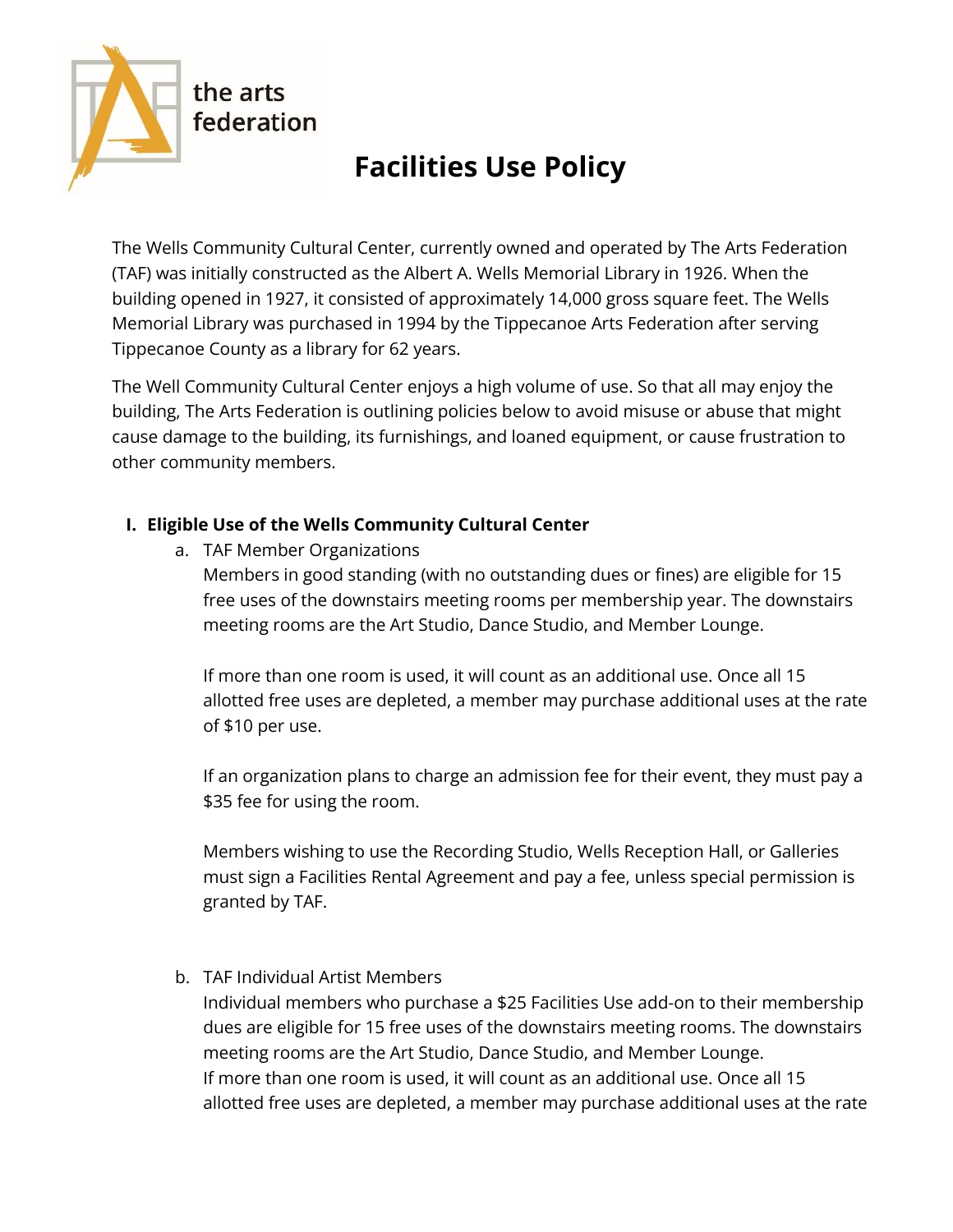of \$10 per use.

If an individual artist plans to charge an admission fee for their event, they must pay a \$25 fee for using the room.

Individual Members wishing to use the Recording Studio, Wells Reception Hall, or Galleries must sign a Facilities Rental Agreement and pay a fee, unless special permission is granted by TAF.

#### c. Non-members of TAF

Non-members may rent the areas of building for a fee and must also sign a Facilities Rental Agreement. A list of facilities pricing can be found on the TAF Facilities webpage. This process can be initiated by contacting TAF's Office Manager at (765) 423-2787 or [info@theartsfederation.org.](mailto:info@theartsfederation.org)

#### **II. Building Hours**

The downstairs meeting rooms are available to be reserved 24 hours a day, 7 days a week except for when the office is closed for holidays.

#### **III. Reservation Process**

All facilities uses at TAF require a Facilities Reservation Form or Facilities Rental Contract.

Reservations are made on a first-come/first-served basis. We cannot guarantee space will be available if you have not submitted a reservation form at least two (2) weeks in advance.

- a. TAF members should submit a Facilities Reservation Form or call TAF's Office Manager for assistance at least two weeks before their event. Meetings may be scheduled one at a time or for an entire calendar year.
- b. Nonmembers of TAF should contact TAF's Office Manager at (765) 423-2787 or [info@theartsfederation.org](mailto:info@theartsfederation.org) for information about renting the facility.

## **IV. Cancellation Policy**

- a. TAF Members must give 24 hours notice of cancellation of any room reservations.
	- i. If notification is received within 24 hours of the reservation, the member will be charged the "free room usages" depending on their reservation.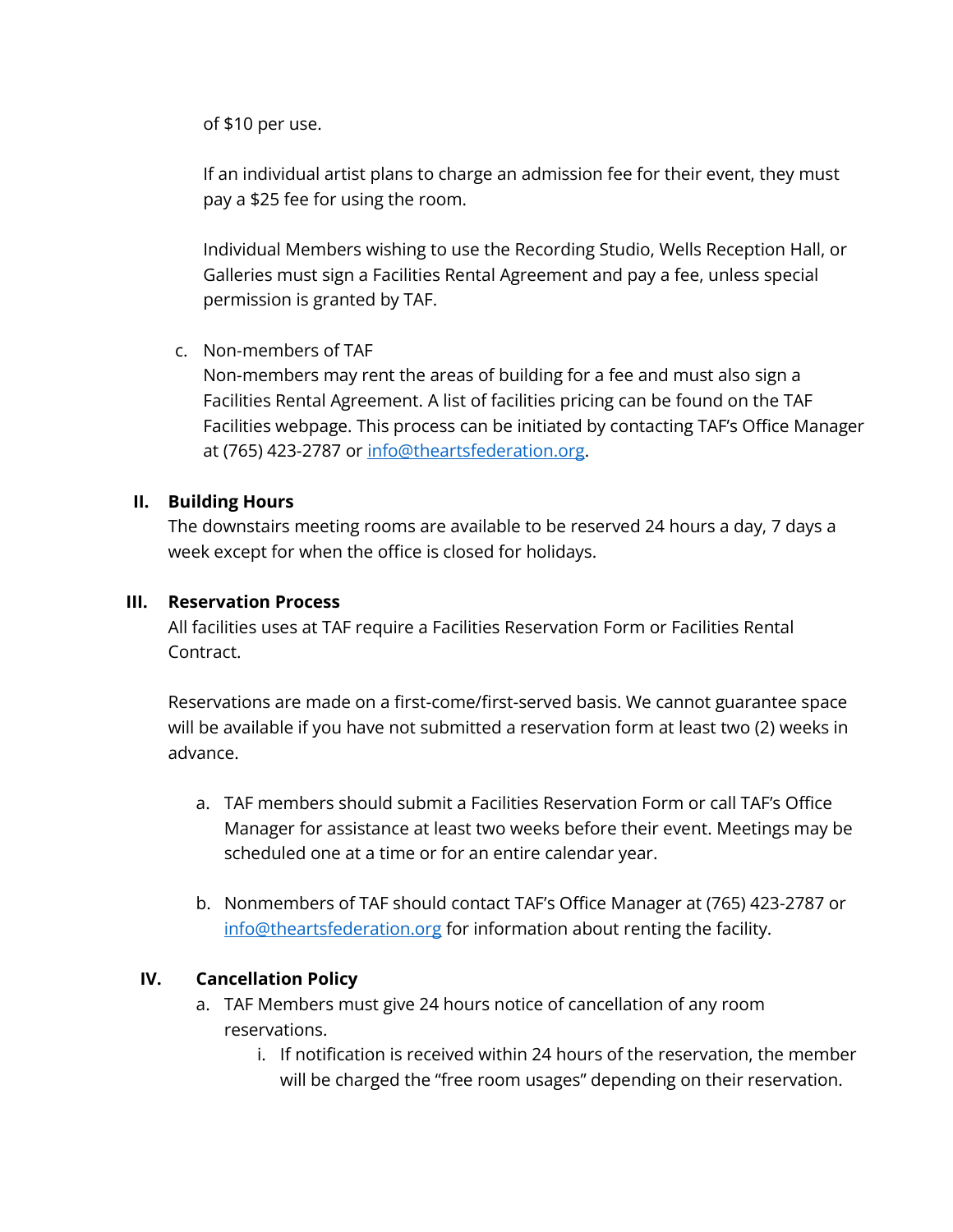- ii. The second time the reservation is cancelled within less than 24 hours, the member will be charged the \$10 usage fee.
- iii. Cancellations Due to Weather:

The exception is cancellations due to weather. In this case, notification must be received to TAF within 48 hours of the cancellation due to weather. If notification is received more that 48 hours later, the usage will be charged to the member.

b. As outline in TAF's rental agreement, non-members forfeit all deposit fees for canceling less than 60 days before the leased date. Full rental fee plus a \$50.00 service fee with be owed with cancellation less than 30 days before the event. Weather emergencies will be considered for making exceptions to cancellation fees.

## **V. Building Access**

a. For the safety and security of our building and community, all members are required to leave the external doors locked at all times unless given written permission by TAF staff.

Doors may not be propped open or unlocked. If a someone leaves the external doors unlocked or propped open without permission, they will be charged a \$100 fine.

- b. Facility users will need to check out a key fob in order to access the building outside of TAF's business hours, which are 9 am – 5 pm on Monday through Friday.
- c. Individual members and member organizations are entitled to one (1) key fob. Members can check out additional key fobs at the rate of \$25 per fob.
- d. There is a \$25 replacement fee issued for all lost or damaged key fobs.
- e. In special cases, physical keys or hex keys for unlocking external doors may be checked out to members of TAF for their events.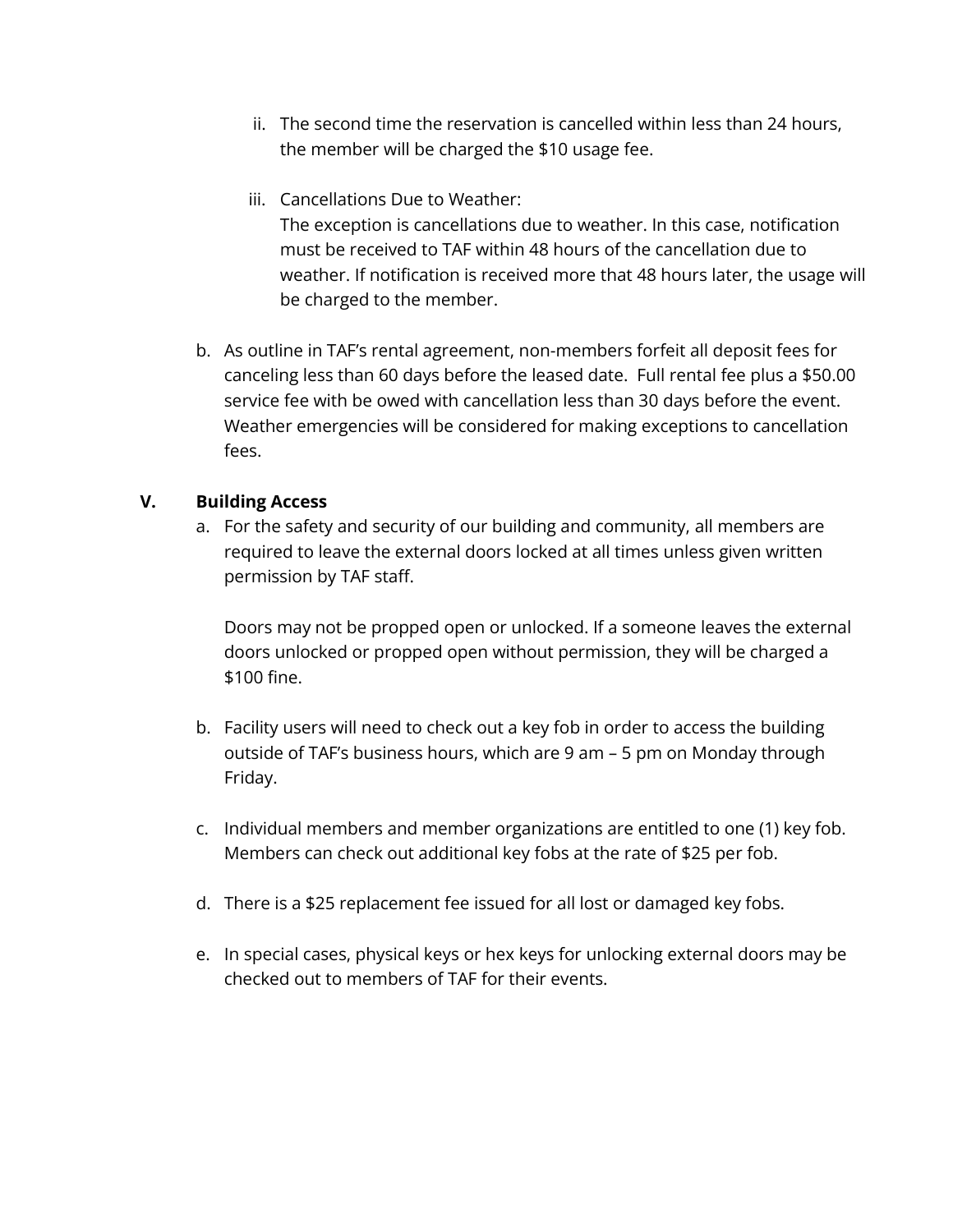# **VI. Care for the Facility and Consideration of Others**

- a. Members and lessees of the facility shall be responsible for damages, cleaning charges, and lost or stolen TAF equipment. All building users are responsible for ensuring the facility is properly closed following meetings that are after business-office hours. In the case that doors are left unlocked or lights are left on, a \$100 fine will be charged to members who do not properly secure the building.
- b. TAF will not be held responsible for supplies and materials left in the building. Please remember that meeting rooms will not be locked (unless granted written permission by TAF staff) and are used by many different groups.
- c. You should return the room to the condition in which you found it. Please return tables and chairs to original arrangement. All facilities users are expected to adhere to and complete the following *Closing Checklist*:
	- i. Make sure all external doors are completely shut and locked. *(The decorative Bronze doors on the North Street Entrance should stay open.)*
	- ii. If applicable, leave the hex key or any other keys on the front desk.
	- iii. Sweep floors and wipe off tables when necessary. (A minimum \$25 fee for excessive clean up may be charged for lessees who leave messes behind.)
	- iv. Place all used linens in a trash bag and leave in kitchen.
	- v. All food-related garbage must be bagged and disposed of in the outside dumpster. Empty trash and recycling bins by taking trash to TAF's dumpster in parking lot. You may leave recycling downstairs by the kitchen. Replace trash bags. (Spare bags are found under the kitchen sink.)
	- vi. Turn off borrowed equipment, and, when necessary, leave any borrowed materials at front desk.
	- vii. Turn off the PA speaker. Unplug it from the wall.
	- viii. Make sure any lights not controlled by a occupancy sensor have been turned off (e.g. the upstairs galleries and reception hall.)

## **VII. Parking Information**

Visitors to the Wells Community Cultural Center may use TAF's parking lot, located just west of the building's ground floor entrance. The ground floor entrance is often locked for safety and security, but you may be buzzed in by simply ringing the door bell. Important things to note:

a. TAF is not responsible for theft of items from cars in its parking lot.